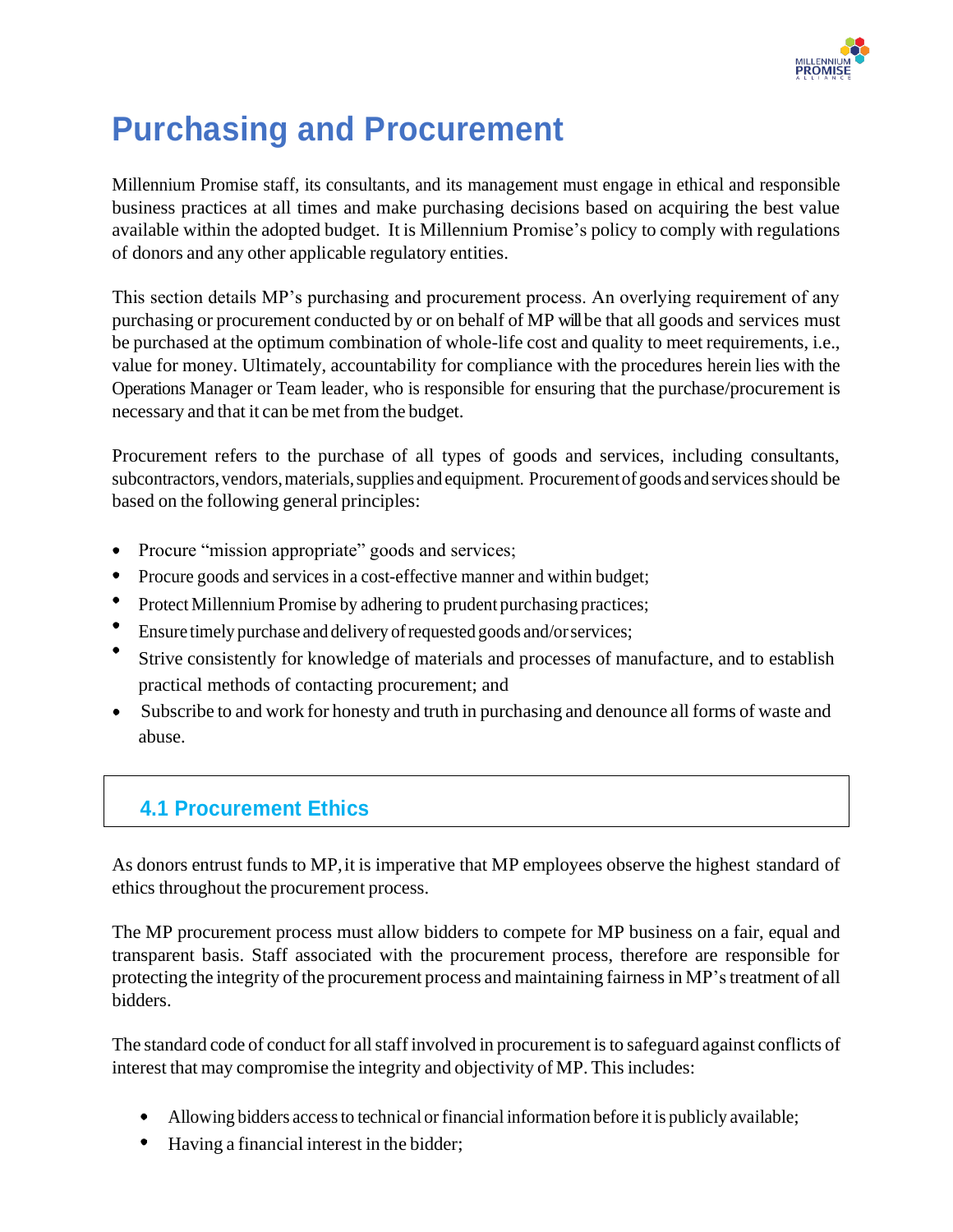

- Having personal or professional interest with direct or indirect influence on a bidder's response to a bid solicitation; and
- Disclosing source selection information, directly or indirectly.

Anyprocurementpersonnelmaintainingaconflictofinterestorpotentialconflictshould immediately notify their respective Team Leader or Operations Manager.

The potential damage relating to fraudulent and corrupt practices extends well beyond financial losses. They pose serious threats to the ability of MP to achieve its operational objectives. Moreover, there is a serious risk that the credibility of MP and its partners as a trusted, efficient, and effectivepartner is at stake. Several areas of risk in procurement, where there is potential for fraud and corruption, include:

- Gifts and benefits:
- Consistency and continuity of process;
- Communication with vendors;
- Conditions of offer and deadlines;
- $\bullet$ Invitation to offer documentation;
- Finalizing contracts;
- Briefing and debriefing sessions;
- Documentation;
- Conflict of Interest; and Supplier probity

MP personnel should be alert to potential areas of risk for fraud and corrupt practices in procurement. **These should be immediately reported pursuant to the Whistle-blowing proceduresin this FP&P and in the EmployeeHandbook.**

Fundamental principles for mitigation of the risk of fraud include:

- Reinforcing ethical behavior as directed by MP policies;
- Ensuring adequate procurement planning and capacity to address such issues in the Regional and Cluster-level offices;
- Ensuring separation of duties;
- Acting in a transparent manner during the procurement process;
- Ensuring supervision. Managers must engage in a regular spot check of procurement transactions, including the regular review of the files, specification of goods and terms of references for services. Background checks must be conducted on all suppliers to ensure they are bona fidecompanies;
- Preparing reports on procurement activities; and
- Reporting instances of fraud and corruption in an immediate and accurate manner.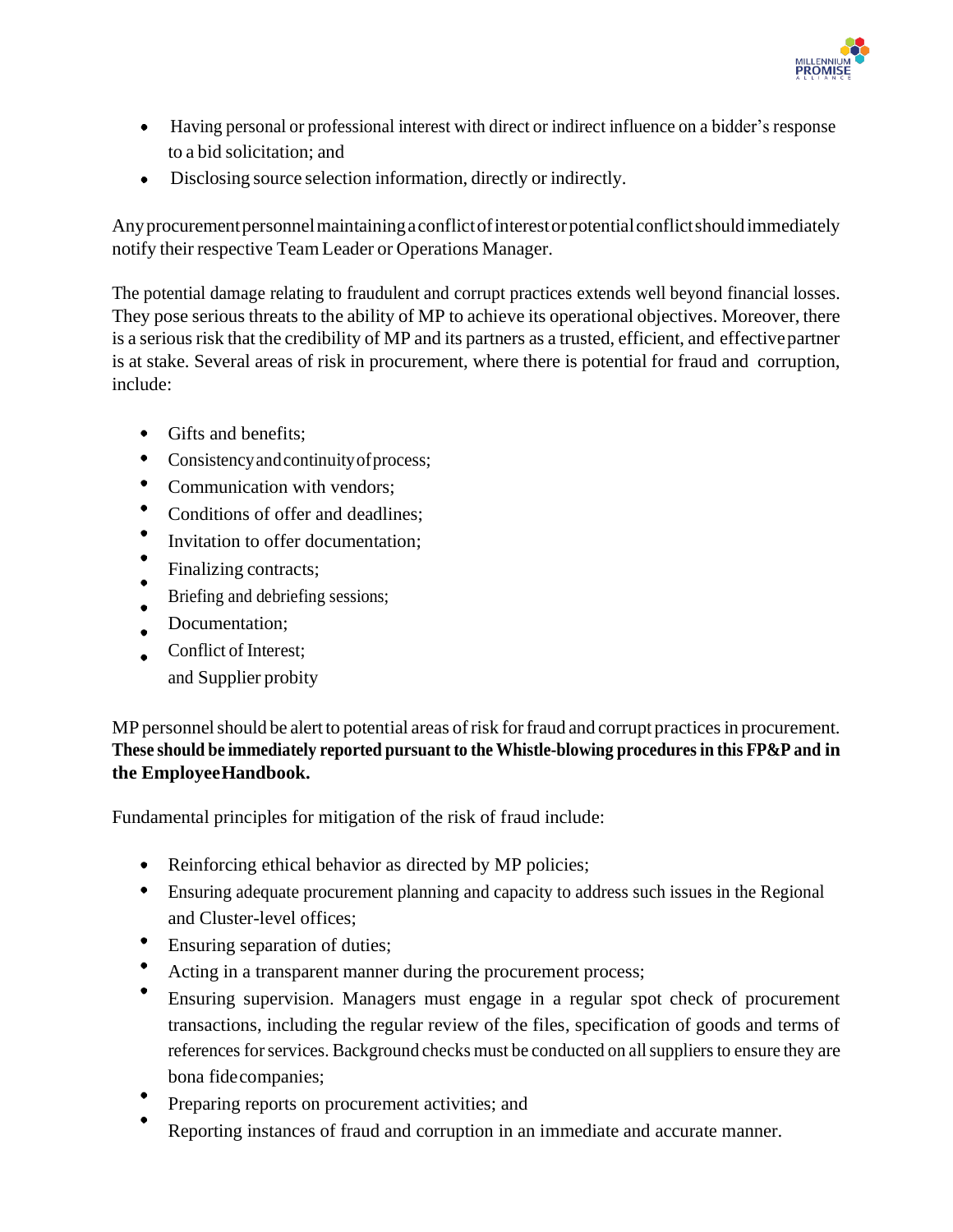



The diagram below provides an overview of the Purchasing and Procurement process:

The purchasing and procurement process involve a number of different tasks and segregation of tasks across multiple roles is an important control to help protect the integrity and transparency of the process. A simplified illustration of the different roles involved in the purchasing and procurement processis provided in Appendix 8.6. Clusters should identify different individuals to perform these roles to help ensure appropriate segregation.

### **4.2 Purchase Requisition**

The Purchase Requisition Form is used to identify the purchase details which includes, but is not limited to, the description of the goods/services being purchased, technical specification, purpose, estimated cost, activity number (budget line) and delivery method. See Appendix 0 for the Purchase Requisition Form.

A Sector Coordinator should prepare a purchase requisition and provide to the Accountant for a budget check to be performed. The Purchase Requisition should be reviewed by the Finance and Administration Manager and approved by the Team Leader before initiating the solicitations, quotations, proposals, or bids.

## **4.3 Bid Solicitation and Selection**

#### **4.3.1 Procurement & Purchasing Methods**

Based on the estimated total expenditure, the following procurement and purchasing methods should be employed: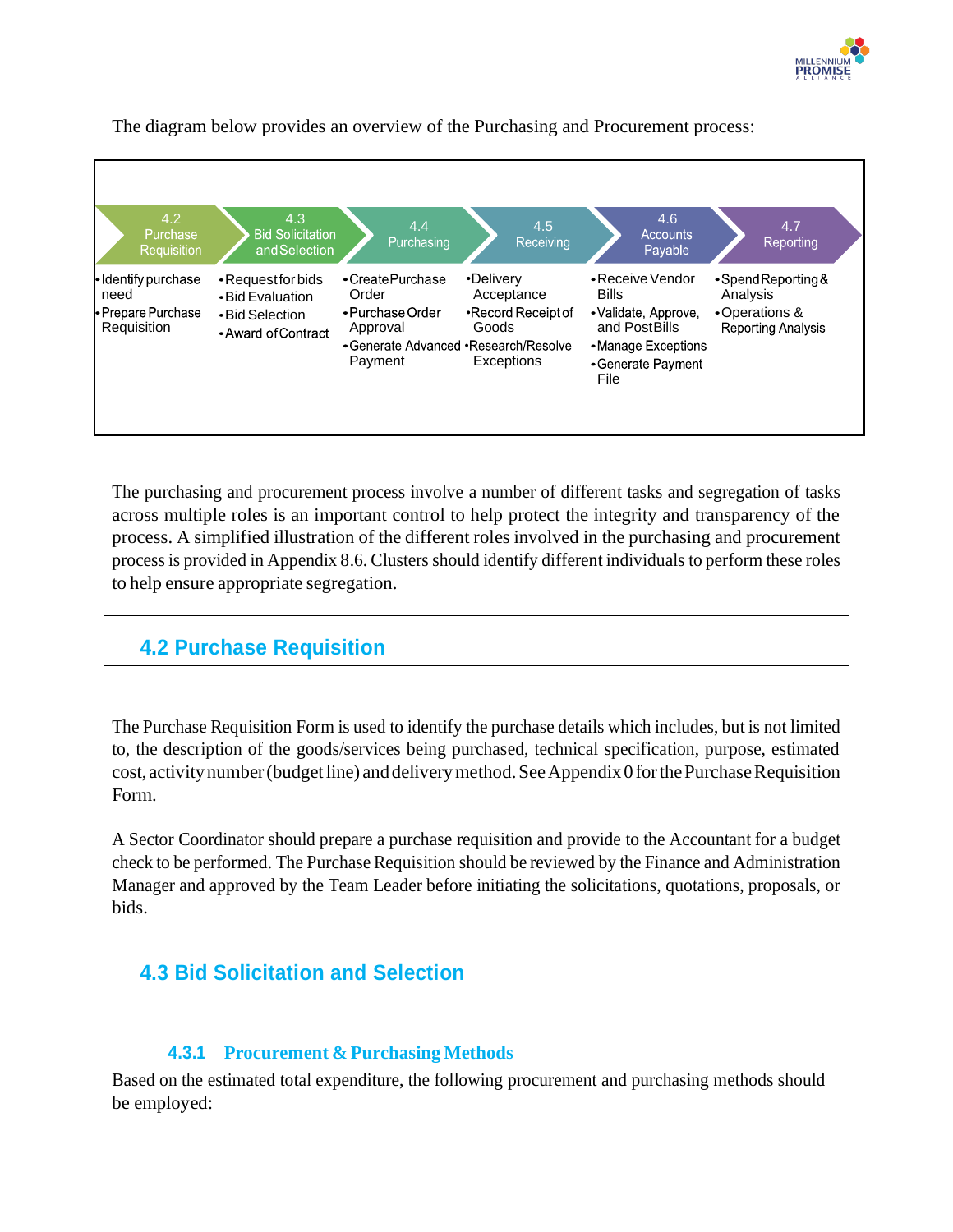

| <b>Threshold</b><br>(USD)       | <b>Purchasing/Procurement Method 1</b>                                                                                                                                                                     |
|---------------------------------|------------------------------------------------------------------------------------------------------------------------------------------------------------------------------------------------------------|
| <b>299 USD</b>                  | For single purchases, no quotes required for amounts up to 299 USD. If these<br>are repeat purchases, adhere to methods below based on expected total<br>annual<br>expenditure on the item                 |
| $300 - 4,999$<br><b>USD</b>     | Minimum of 3 quotations ('shopping') required for purchases between<br>300 USD and 4,999 USD                                                                                                               |
| $5,000 - 9,999$<br><b>USD</b>   | Request for Quotations (RFQ)/Request for Proposals (RFP) for<br>estimated totals between 5,000 USD and 9,999 USD                                                                                           |
| $10,000 - 29,999$<br><b>USD</b> | Invitation to Bid (ITB) required for estimated total expenditure between<br>10,000 USD and 29,999 USD - Director of Operations approval required                                                           |
| $30,000 - 99,999$<br><b>USD</b> | Invitation to Bid (ITB) required for estimated total expenditure between<br>30,000<br>USD and 99,999 USD - Executive Director no-objection required in addition to<br><b>Operations Director approval</b>  |
| 100,000 USD<br>and<br>above     | Invitation to Bid (ITB) required for estimated total expenditure over<br>100,000 USD<br>MP CEO approval required, in addition to Executive Director no objection and<br><b>Operations Manager approval</b> |

In absence of the designated signatory requirement, the team must seek approval from the higher level

If it is not practicable to use competitive bidding methods to purchase goods, equipment or services, noncompetitive negotiations may be used as an exception to other procurement methods with prior approval. The requestor must provide justification for sole sourcing which must be approved in accordance with the purchasing matrix (see ATTACHMENT C).

#### **4.3.2 Establishment of the Procurement Committee**

In order to examine and evaluate bids, a Cluster must appoint a Procurement Committee specific to the bidtobeevaluated.Basedontherequirementsofthespecificbid,theCommitteeshallconsistofthree to five members and the members shall vary depending on the nature, complexity and value of the procurement activity. The Procurement Committee shall be appointed by the Team Leader and shall provide objective and independent advice and evaluation. It is anticipated that the Procurement Committee would consist of the following:

- Team Leader, as determined necessary by him/herself
- $\bullet$ Senior Sector Coordinator, to be the Chair in the absence of the Team Leader
- Additional Sector Coordinator or Technicians
- Sector Coordinator relevant to the technical evaluation, Regional Sector Coordinators as necessary or External Experts(as determined necessary/see below)

**Each Cluster should send to MP NY Finance Department a list of the membersofitsProcurement Committeeandupdatetheseofficesifanychangesoccur.**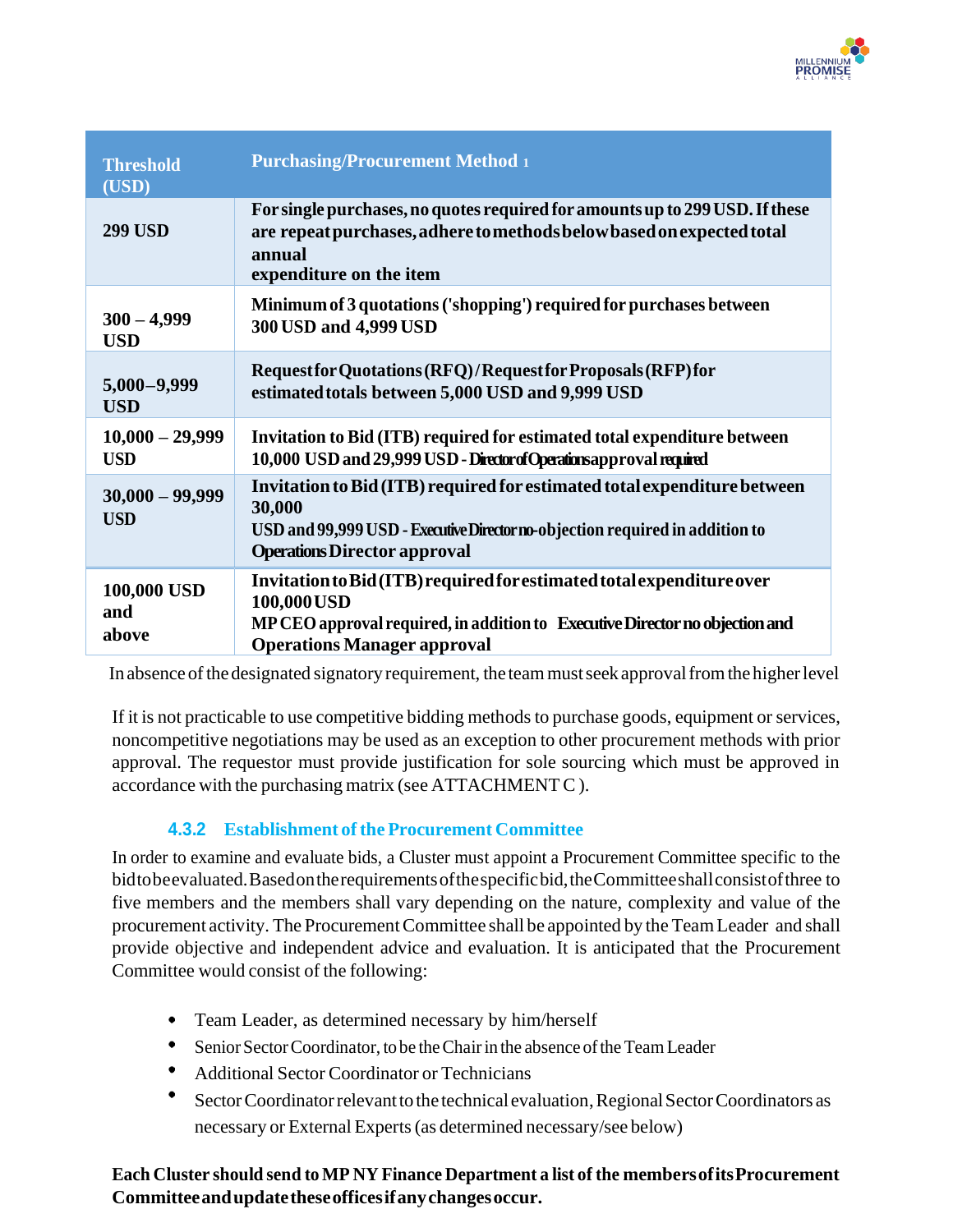

In particularly complex procurement cases, an external expert may be included to assist in the evaluation process as one of the team members. In these cases, it isimportant to identify the need for an expert early in the process(i.e., during the planning stage) in order to avoid unnecessary delays and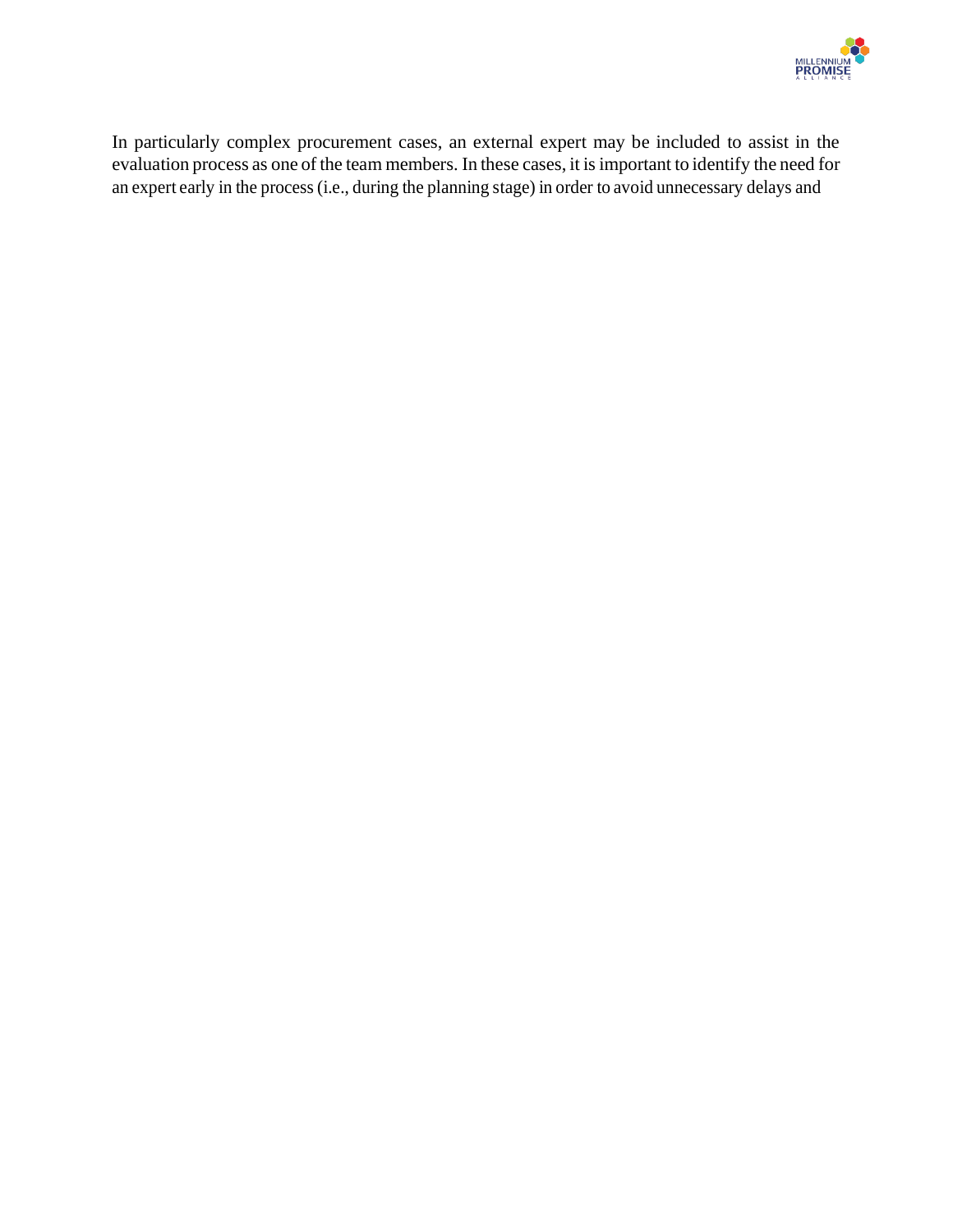

to ensure that proper funds are budgeted. The Cluster/Country leader may solicit input from Coordinators/Directors as it sees necessary for procurements conducted at the Cluster/Country level (i.e. under 30,000 USD). Members of the Procurement Function should not be part of the Procurement Committee or directly participate in the evaluation of bids, i.e. these professionals cannot score bids received or provide recommendations for bidder selection. Procurement professionals should support the process only.

The work of the evaluation team is strictly confidential and information about submissions or proposals shall not be publicly revealed. Procurement Committee members must be instructed to immediately indicate if they are in a potential conflict of interest situation with one of the suppliers (e.g., owing shares in the supplier's company, familiar relationship with suppliers, etc.).

#### **4.3.3 Evaluation of TechnicalProposals**

Bid evaluation scores are determined for each bid according to the scoring criteria, weightings, and any other related information as to why a bidder should be selected.

- Theassessmentmustbemadeonthebasisofthetermsofthetenderproposalandmayreferto the following aspects: The qualifications, experience, reputation, professional competence and managerial experience of bidder - and the personnel who will be directly involved in the execution of thetender,
- The effectiveness of the proposals/bids submitted by the bidder as to compliance with the requirements of the tender,
- The potential economic development that the proposal/bid brings, including domestic investment or other business activity, employment promotion, transfer of technology development management, operational capabilities and scientific and commercial opportunities provided by the bidder to the cluster in particular.

#### **4.3.4 Evaluation of FinancialProposals**

For evaluation purposes, the costshould be in local currency unless otherwise specified in the tender notice and reflect all other reimbursable expenses such as travel, translation, printing reports or any other overhead expenses.

#### **4.3.5 Award ofContracts**

The Cluster or Country Procurement Manager prepares a Bids Evaluation Report that will be co-signed by the members Procurement Committee. This provides the background of bids received and the vendor selection criteria used. In case a contract is awarded to other than the lowest cost bidder, the Procurement Committee will document reasons for their choice to be included in the Bids Evaluation Report. The recommendations in the Bids Evaluation Report should be reviewed by the Finance and Administration Manager and approved by the Team Leader. Therefore, the Finance and Administration Manager and the Team Leader should not be part of the Evaluators and should only support the process.